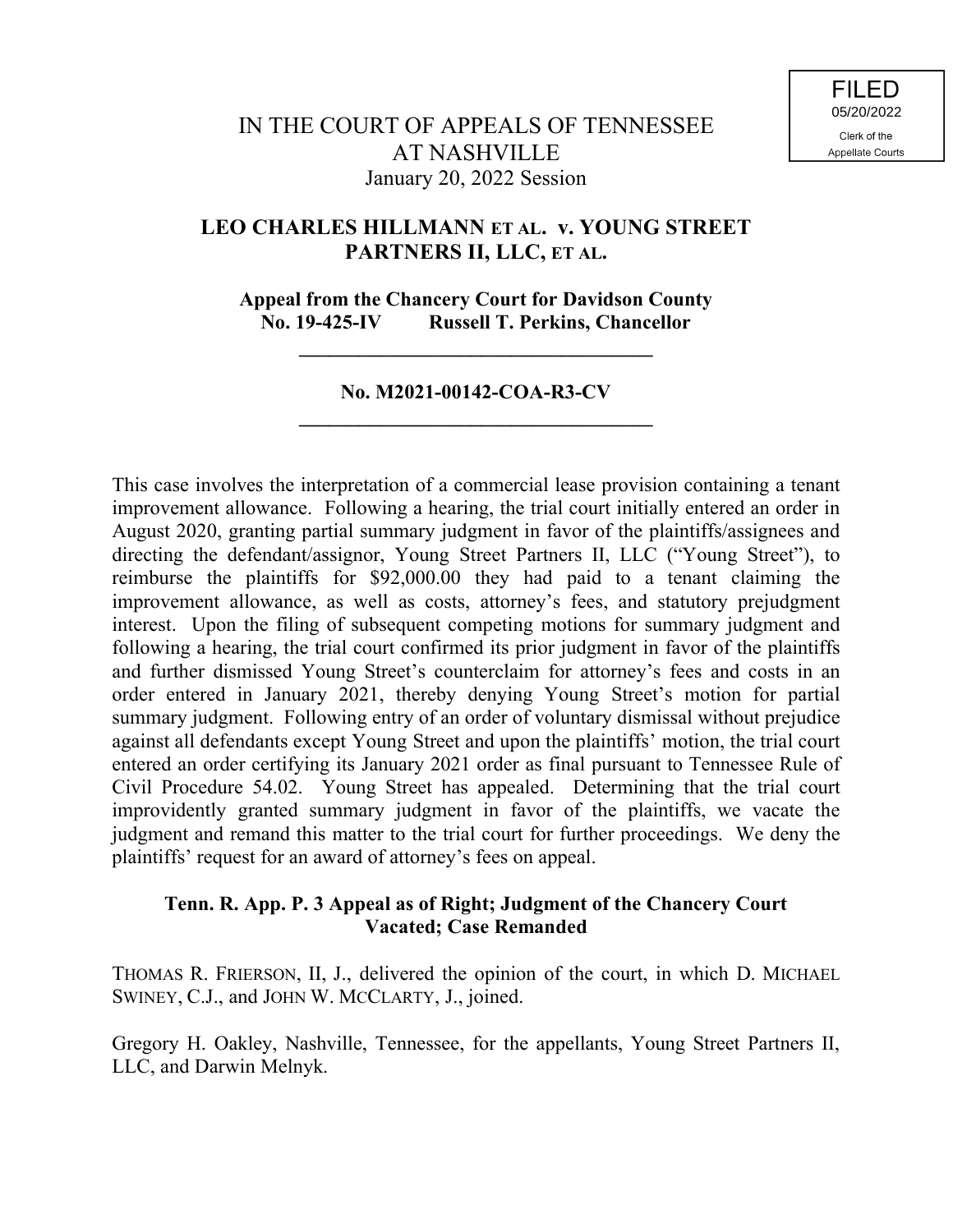Matthew R. Murphy, Nashville, Tennessee, for the appellees, Leo Charles Hillmann and Irene Marie May-Hillmann, acting as trustees for the Hillmann Family Trust.

### **OPINION**

## I. Factual and Procedural Background

On December 13, 2018, the plaintiffs, Leo Charles Hillmann and Irene Marie May-Hillmann, acting as trustees for the Hillmann Family Trust (collectively, "the Hillmann Trust"), purchased commercial real property located at 810 Royal Parkway in Nashville, Tennessee ("the Property"), via special warranty deed from Young Street. Defendant Darwin Melnyk executed the deed as Young Street's "Sole Member," listing the purchase price as \$4,300,000.00. At the time of sale, the Property was occupied by tenants who held leases with Young Street. The Hillmann Trust and Young Street concomitantly entered into an "Agreement of Assignment and Assumption of Leases" ("the Agreement"), wherein Young Street, as assignor, agreed to assign its rights to those leases to the Hillmann Trust, as assignee. The Agreement provides in pertinent part:

For and in consideration of the covenants and agreements herein made by Assignor and Assignee, and for other good and valuable consideration, the receipt and sufficiency of which are hereby acknowledged, Assignor hereby assigns, transfers and sets over unto the Assignee all of Assignor's right, title and interest, in and to those leases and security deposits described on the Rent Roll attached hereto as Exhibit A and made a part hereof by this reference, third party guaranties thereof, if any, and any amendments thereto (collectively, the "Leases"), pertaining to the real property commonly known as 810 Royal Parkway, Nashville, Tennessee 37214 (the "Real Property") including all rents, rent payments, issues, and profits reserved therein, and any and all cash and non-cash security deposits deposited with the Assignor thereunder.

Assignee hereby accepts the assignment and transfer made by Assignor pursuant to Paragraph 1 hereof, and in consideration of such assignment, hereby assumes and agrees to perform and observe all of the covenants, agreements and obligations of Assignor under the Leases to the extent arising and to be performed and observed from and after the date hereof.

Assignor agrees to indemnify, defend, protect and hold Assignee harmless from and against any and all claims (including reasonable attorneys' fees) arising out of or in connection with the Leases (including any security deposit paid thereunder) for the period prior to and including the date hereof. Assignee agrees to indemnify, protect, defend and hold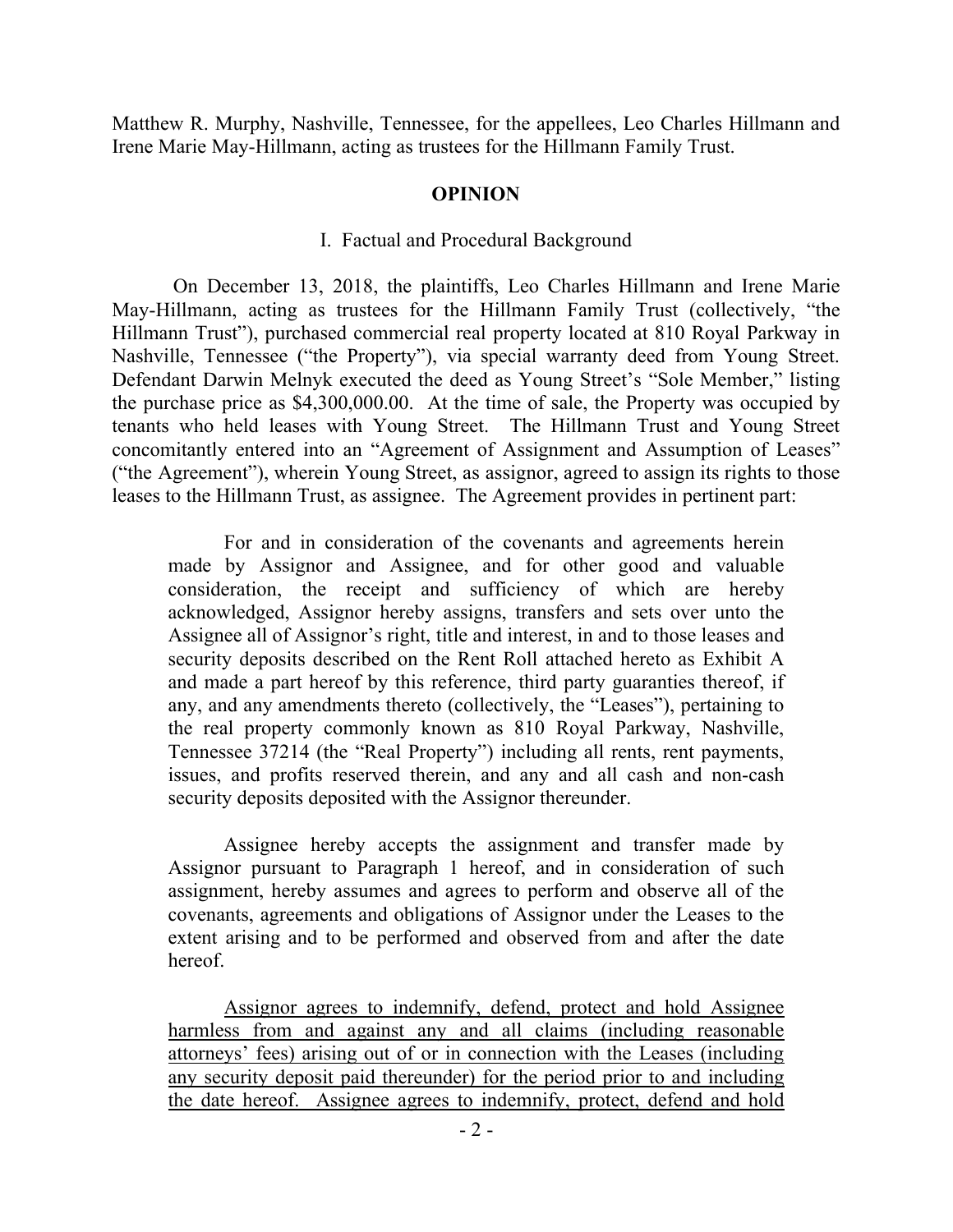Assignor harmless from and against all claims (including reasonable attorneys' fees) arising out of or in connection with the Leases from and after the date hereof.

(Paragraph numbering omitted; emphasis added.)

Included in the leases assigned through the Agreement was "Fifth Amendment to Office Lease," entered into by one of the Property's commercial tenants, ADP, LLC ("ADP"), with Young Street on November 24, 2017. A clause in ADP's amended lease provides for \$92,000.00 in improvements to the Property, stating as follows:

**3. TENANT IMPROVEMENTS.** Landlord shall provide an improvement allowance of \$10.00 per RSF of the Premises, for a total of \$92,000.00 ("Tenant Allowance"). Tenant improvements will be based on mutually acceptable design, construction, mechanical and electrical plans to be prepared by Tenant or Landlord (at Tenant's option), utilizing Tenant's standard specifications and finishes, or, if acceptable to Tenant, Landlord's specifications and finishes. Tenant, at Tenant's choice, may have Landlord perform requested tenant improvements, based on a mutually acceptable space plan, or Tenant may elect to perform its own improvements, based on a mutually acceptable space plan. If Tenant elects to perform its own improvements, Landlord shall reimburse Tenant for amounts expended, up to the amount of the Tenant Allowance, within thirty (30) days of presentation of an invoice showing the amounts owed and, if appropriate, lien waiver(s) from the contractor(s) who(m) performed work referenced in the invoices, and/or a copy of the use and occupancy permit (if applicable) issued by the applicable governmental agency. There shall be no management or oversight fee charged by the Landlord if Tenant completes its own work.

On December 11, 2018, two days prior to the closing of the Property's sale to the Hillmann Trust, Young Street was presented with a written demand for payment of \$92,000.00 for improvements made pursuant to the tenant improvement allowance ("Tenant Allowance") provided for in ADP's lease. On the morning of December 13, 2018, prior to the closing, ADP presented to the closing attorney, Robert L. Scruggs, a "Tenant Estoppel Certificate," dated December 12, 2018, stating that the Tenant Allowance had not been paid. The Property's sale closed on December 13, 2018, and payment of the Tenant Allowance was not provided for during the closing. Mr. Melnyk executed an "Owner's Affidavit" on the day of closing, stating that he had not received notice of any claims or liens against the Property and that no improvements or repairs had been made "on the Property by or on behalf of Owner during the twelve (12) months immediately preceding the date hereof the bills for which have not been paid in full."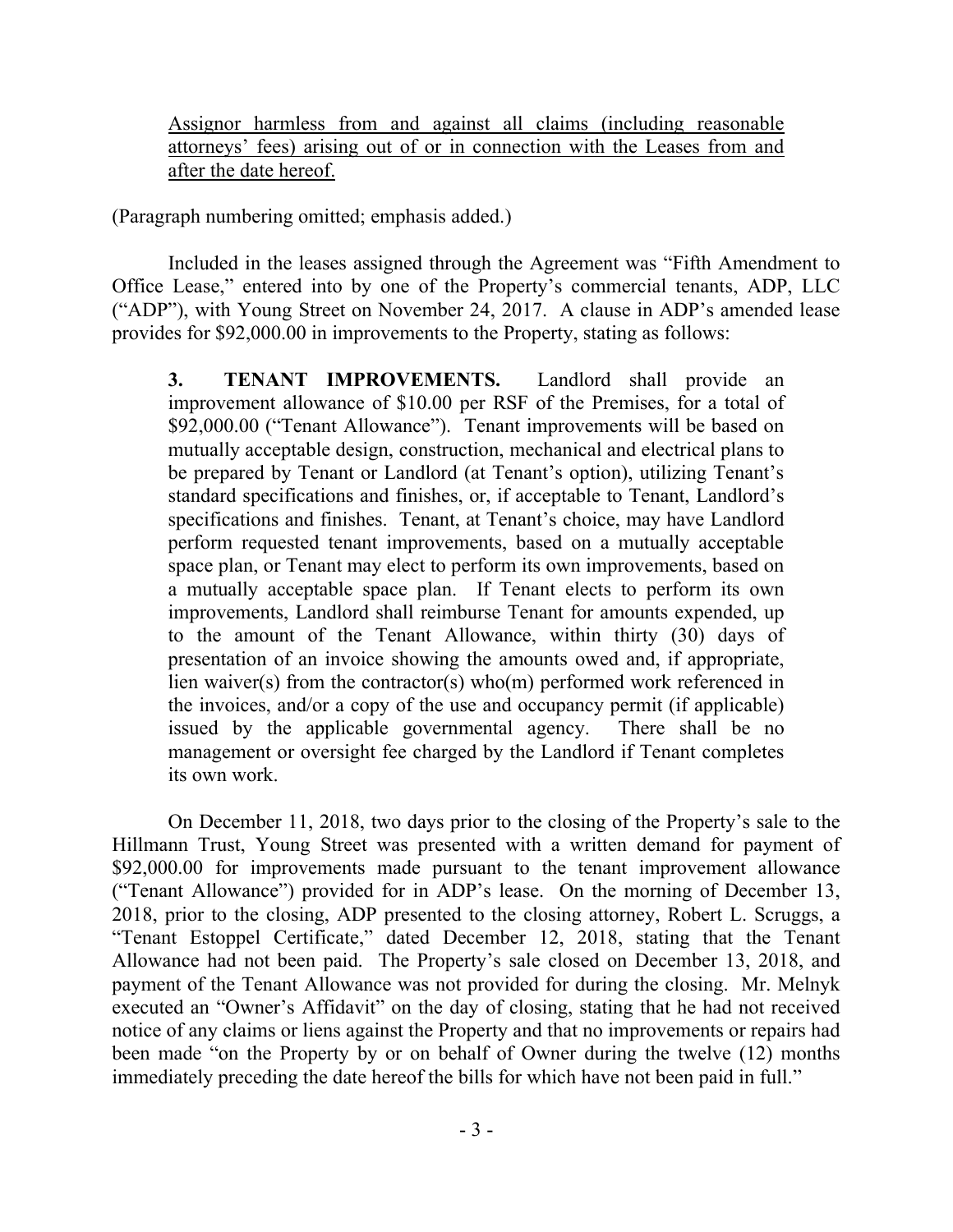In a letter dated January 28, 2019, the Hillmann Trust, acting through counsel, demanded full payment of the Tenant Allowance from Young Street. The Hillmann Trust subsequently paid \$92,000.00 to ADP on February 8, 2019, to avoid defaulting on ADP's lease. Young Street did not reimburse the Hillmann Trust for the Tenant Allowance paid to ADP.

The Hillmann Trust initiated this action by filing a complaint in the Davidson County Chancery Court ("trial court") on March 22, 2019, naming as defendants Young Street; Mr. Melnyk; Mr. Scruggs; Everett Lowe, Young Street's and Mr. Melnyk's real estate agent; and Carolyn Jordan, the Hillmann Trust's real estate agent.<sup>1</sup> As pertinent on appeal, the Hillmann Trust alleged in its complaint against Young Street claims of breach of contract and promissory estoppel (through Young Street's agent, Mr. Lowe) and claims of fraud and/or misrepresentation against Mr. Melnyk in his capacity as owner. The Hillmann Trust further asserted against Young Street and Mr. Melnyk, *inter alia*, a claim of civil conspiracy. The Hillmann Trust requested a judgment in the amount of \$92,000.00, reasonable attorney's fees, and litigation costs.

Young Street and Mr. Melnyk (collectively, "Defendants") filed a motion for partial dismissal of the complaint on May 28, 2019, asserting, *inter alia*, that the Hillmann Trust's fraud/misrepresentation, promissory estoppel, and civil conspiracy claims failed to state a claim upon which relief could be granted pursuant to Tennessee Rule of Civil Procedure 12.02(6). The Hillmann Trust filed a response opposing the motion for partial dismissal. In an order entered on July 19, 2019, the trial court, *inter alia*, denied Defendants' motion for partial dismissal.

On November 21, 2019, Defendants filed an answer to the Hillmann Trust's complaint, denying all substantive allegations and asserting affirmative defenses of merger, estoppel, waiver, and accord and satisfaction. Young Street concomitantly filed a counterclaim against the Hillmann Trust, averring that because ADP did not "provide Young Street with the use and occupancy permit and all of the lien waivers prior to the closing, no payment obligation to ADP arose prior to the closing" and that "[i]f any such payment obligation ever arose, it arose and was to be performed after the closing" by the Hillmann Trust. Young Street asserted that "by filing an action against Young Street seeking payment for an obligation that arose after the closing," the Hillmann Trust had breached the Agreement and that pursuant to the indemnification provision contained therein, the Hillmann Trust was responsible for Young Street's reasonable attorney's fees

 $\overline{a}$ 

<sup>&</sup>lt;sup>1</sup> Robert L. Scruggs, Everett Lowe, and Carolyn Jordan were voluntarily dismissed as defendants during the trial court proceedings, and they have not filed briefs on appeal. Accordingly, we will confine our recitation of the factual and procedural background to those facts pertaining to the parties and issues on appeal.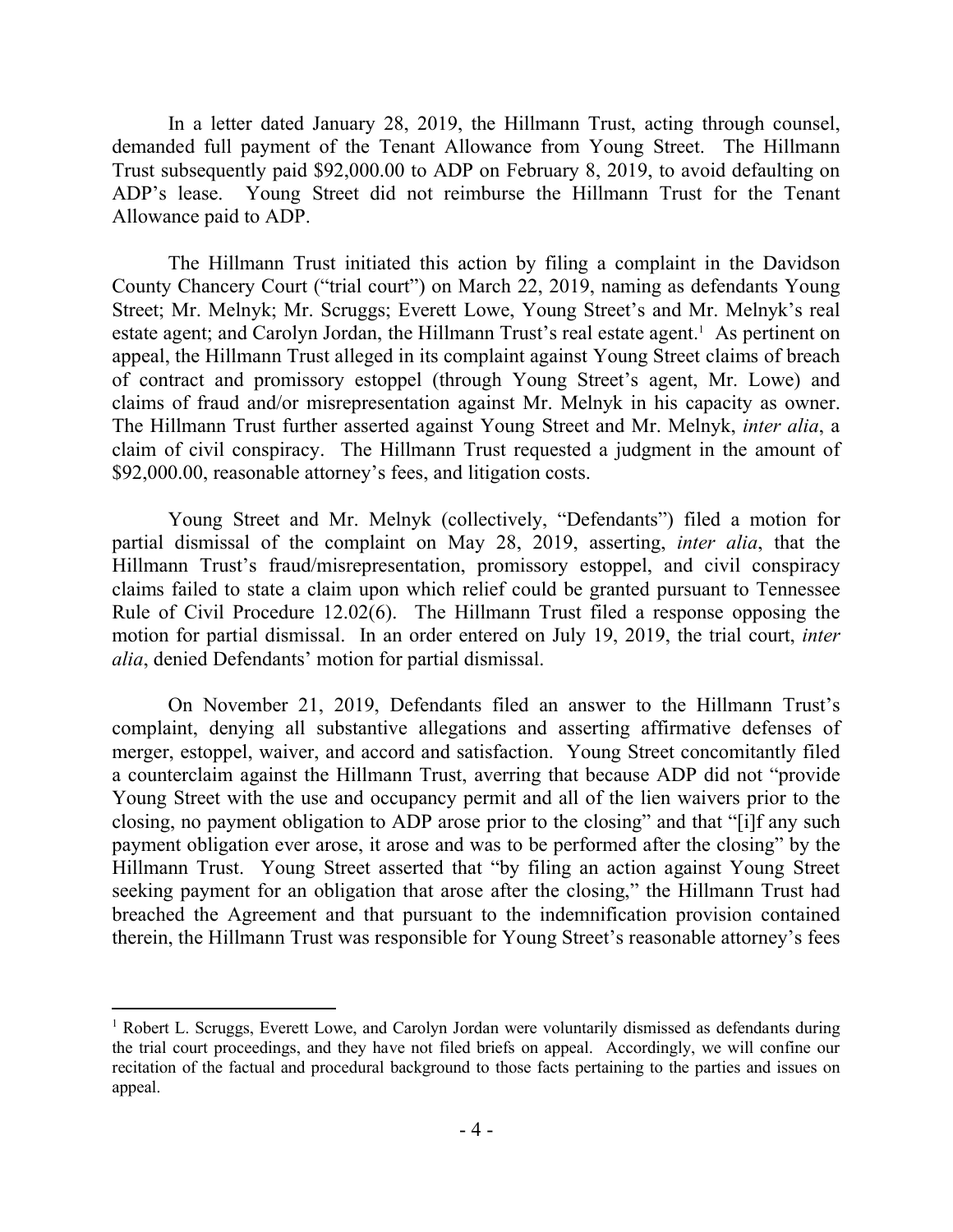in defending against the complaint. Young Street requested a jury trial as to its counterclaim, reasonable attorney's fees, and prejudgment interest.

The Hillmann Trust filed an answer to Young Street's counterclaim, denying any liability and asserting the affirmative defense of estoppel. On July 13, 2020, the Hillmann Trust filed a motion for partial summary judgment, asserting that there were no genuine issues of material fact concerning the Agreement and that it was entitled as a matter of law to an award of the Tenant Allowance against Young Street in the amount of \$92,000.00. The Hillmann Trust contemporaneously filed affidavits and a statement of undisputed material facts in support of the motion. Young Street filed a response in opposition, along with a statement of additional material facts, a declaration from Mr. Melnyk, and other documents.

On August 21, 2020, the trial court conducted a hearing via teleconference regarding the Hillmann Trust's motion for partial summary judgment. In an order entered on August 24, 2020, the court granted partial summary judgment in favor of the Hillmann Trust, directing Young Street to pay the \$92,000.00 in reimbursement plus seven percent prejudgment interest pursuant to Tennessee Code Annotated § 47-14-123. Determining that the Hillmann Trust was entitled to its reasonable attorney's fees and expenses pursuant to the terms of the Agreement, the court also directed that the Hillmann Trust could file a motion for same with the court. In determining that Young Street was obligated under the Agreement to pay the Tenant Allowance, the trial court stated in relevant part:

Summary judgment here turns on whether a claim arising out of or in connection with the Lease occurred and, if so, when. If a claim arose prior to or on December 13, 2018, then [Young Street] is obligated to indemnify the Trust. However, if the claim arose after December 13, 2018, then [Young Street] is not obligated to indemnify the Trust. The Trust argues that, once ADP demanded payment from [Young Street] under the Lease, the claim arose. [Young Street], however, argues that a claim did not arise until ADP satisfied the Lease requirements, thereby triggering an obligation to pay the Allowance. [Young Street] argues that, because ADP allegedly did not satisfy the Lease requirements, no claim arose prior to or on December 13, 2018.

\* \* \*

A claim is defined as 1) a legal assertion taken by a person wanting compensation, payment, or reimbursement for a loss under a contract; 2) the amount a claimant demands. *See The Law Dictionary Featuring Black's Law Dictionary Free Online Legal Dictionary* (2d ed.), https://thelawdictionary.org/claim. By letter dated December 7, 2018 to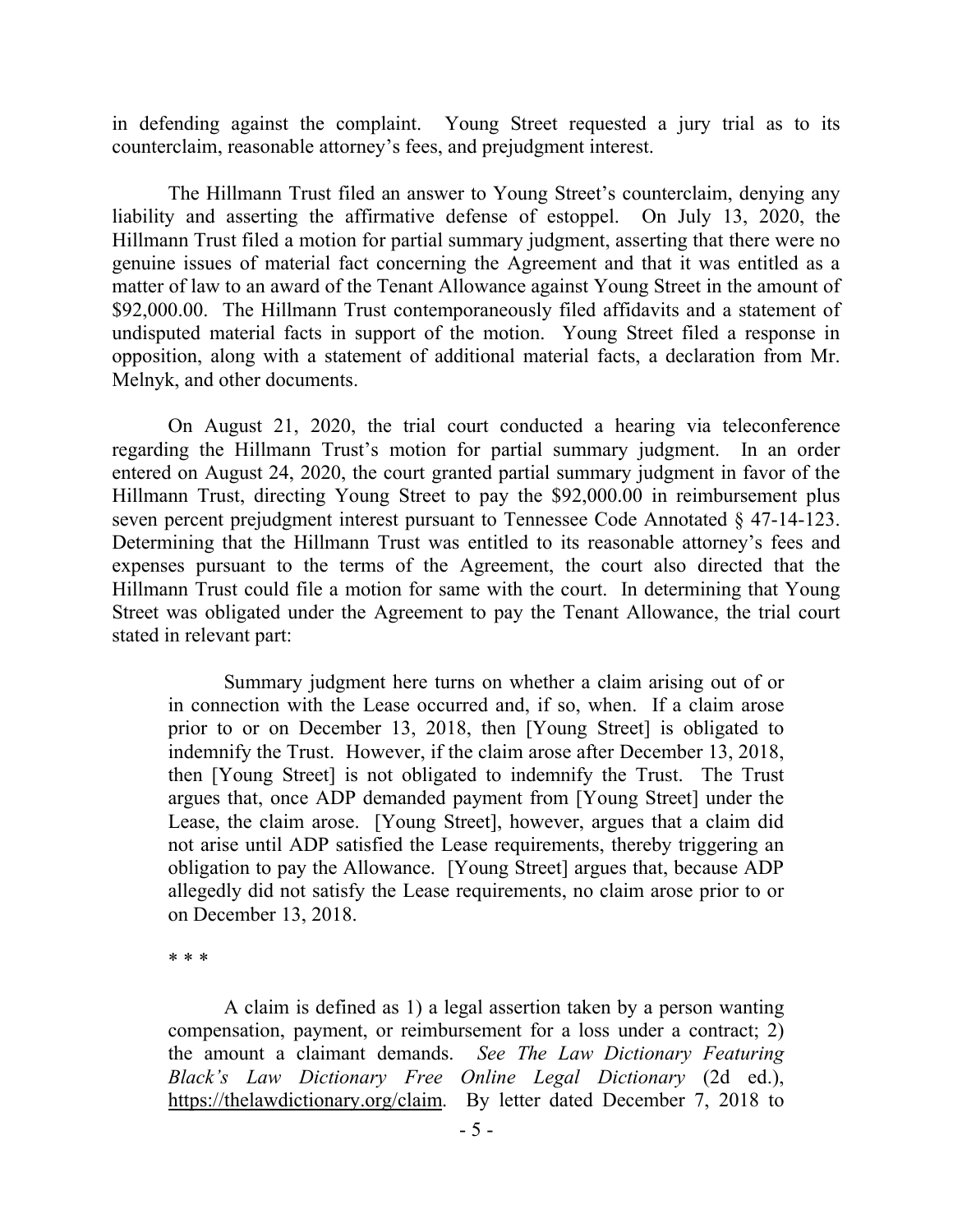Micah Williams, the property manager, ADP demanded payment of the \$92,000.00 Allowance from [Young Street]. This demand letter included an invoice, as well as the Contractor's Partial Release of the Lien from Thomas Constructors; the Subcontractor's Partial Release of Lien from Cedar Chapel Woodworks, LLC, Enterprise Electric, LLC, Copperhead, Inc., IAC, J & J Interiors, Inc.; and the Subcontractor's Final Release of Lien from Enterprise Electric, LLC, for work referenced in the invoice. Although it is undisputed that [Young Street] was presented with the written demand for payment from ADP on December 11, 2018, the record does not contain a copy of the December 11, 2018 email. Despite this, it is undisputed that the December 11, 2018 email contained ADP's December 7, 2018 demand letter to the property manager and the lien waivers identified above.

When ADP sent its demand letter to the property manager on December 7, 2018, which demand was forwarded to [Young Street] on December 11, 2018, ADP made a claim upon [Young Street] based on Paragraph 3 of the Lease between [Young Street] and ADP. Both the December 7, 2018 and December 11, 2018 dates equate to "the period prior to and including" December 13, 2018.

The parties' bargained-for indemnity agreement is clear and unambiguous. Under it, [Young Street] has an obligation to indemnify the Trust from and against any and all claims arising from the Lease, including attorneys' fees. The Agreement does not differentiate between valid or frivolous claims, timely or untimely claims, or limit the types of claims from which [Young Street] agreed to indemnify the Trust. As stated above, the pertinent issue here is when the claim arose (not when the obligation to pay the claim arose, which is a separate issue), and the claim undisputedly arose on December 7, 2018 (or at the very latest, December 11, 2018), which was a date prior to December 13, 2018. Accordingly, [Young Street] is obligated to indemnify the Trust from the claim pursuant to the parties' Agreement, which claim the Trust paid to ADP in the amount of \$92,000.00 on February 8, 2019.

Furthermore, the proof in the record demonstrates [Young Street]'s intent to be bound to ADP's claim for the Allowance under the Lease prior to the closing on December 13, 2018. On December 10, 2018, Ryan Hennessy, ADP Project Manager, sent an email to Karen Hackman of ADP that reads as follows:

Karen, please find attached the lien waivers that support this pay app that was paid in October. I do not know how to get a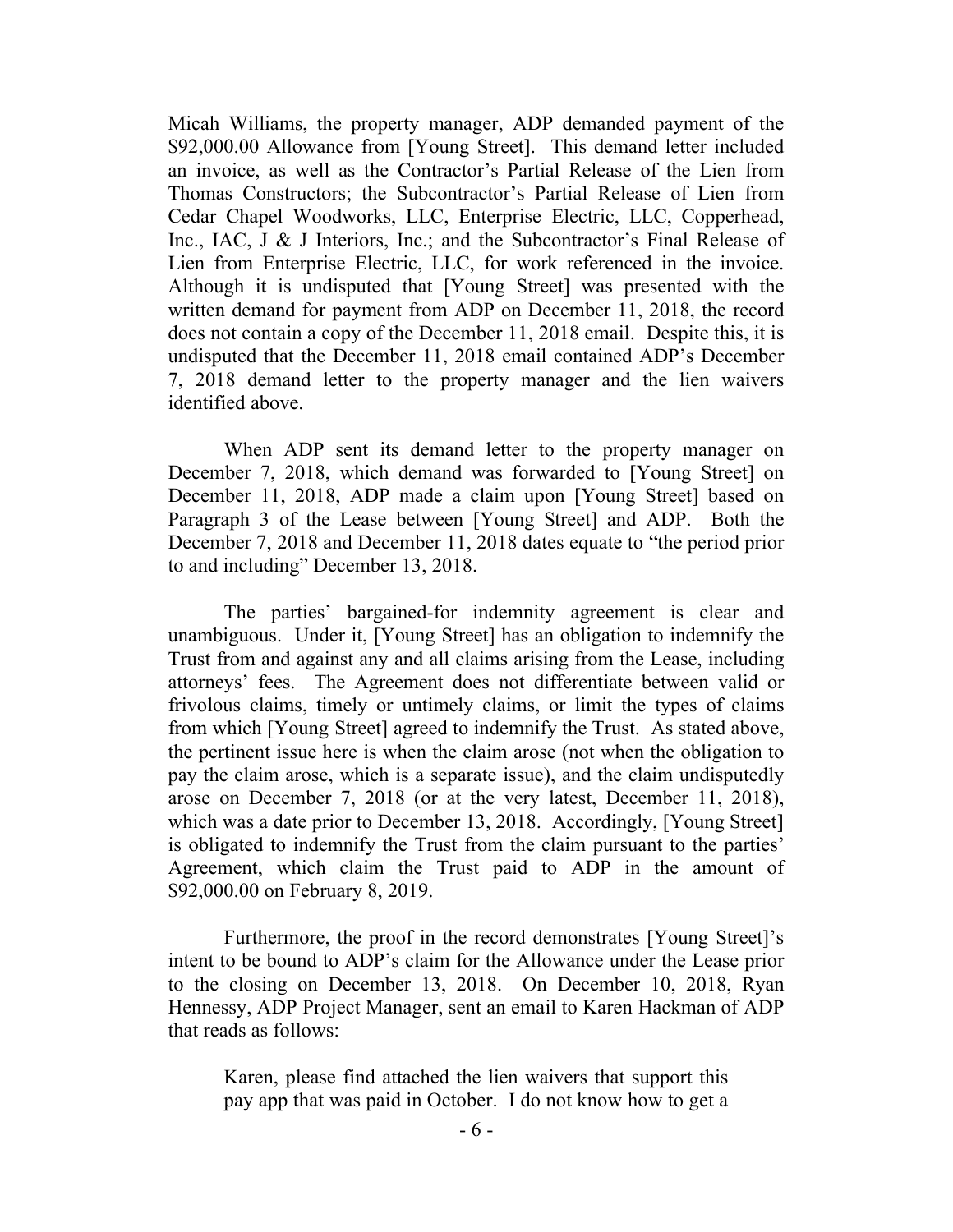copy of the required canceled check, but below is the check number and date.

Also I have the GC's final pay app but it has not been paid yet. Gensler is signing it as we speak, than (sic) I will submit to Tri-Riga for payment. This pay app includes the GC's final lien waivers. **I had mentioned this to the Landlord and they were fine with this as long as we started the process prior to the l2th.**

I know you had requested the TI information in September but we were not complete at that time. **Also the only reason this is a rush is the sale of the building** which I became aware of last week.

Let me know what else you require from me.

It is undisputed that ADP "started the process" by making a claim on [Young Street] prior to December 12, 2018. For the foregoing reasons, [Young Street] is contractually obligated to indemnify the Trust for ADP's claim for payment of the Allowance pursuant to the Lease.

(Footnotes and internal citations to record omitted; emphasis in trial court's order.) Upon the Hillmann Trust's subsequent motion, the trial court entered an order on October 22, 2020, awarding to the Hillmann Trust \$14,463.55 in reasonable attorney's fees.

On November 20, 2020, Young Street filed a motion for partial summary judgment on its counterclaim regarding attorney's fees and a motion "to Revise the Court's Order Granting [Partial] Summary Judgment to Plaintiffs," asserting as to the latter that because the August 2020 order was not certified as a final order, it could be revised at any time. In this motion, Young Street relied heavily on this Court's decision in *One Commerce Square, LLC v. AUSA Life Ins. Co.*, No. W2003-02956-COA-R3-CV, 2004 WL 2086324 (Tenn. Ct. App. Sept. 8, 2004). Positing that *One Commerce Square* stands for the proposition that "a claim for a tenant improvement allowance does not arise until payment is actually due," Young Street argued that because all final lien waivers and the use and occupancy permit related to ADP's improvements were not obtained until after closing on sale of the Property, payment was not due for the Tenant Allowance until after closing such that the Tenant Allowance was the Hillmann Trust's obligation rather than Young Street's obligation. Young Street filed a statement of undisputed material facts in support of its motion.

Also on November 20, 2020, the Hillmann Trust filed a motion for partial summary judgment and "for Entry of Final Judgment Dismissing the Claims" of Young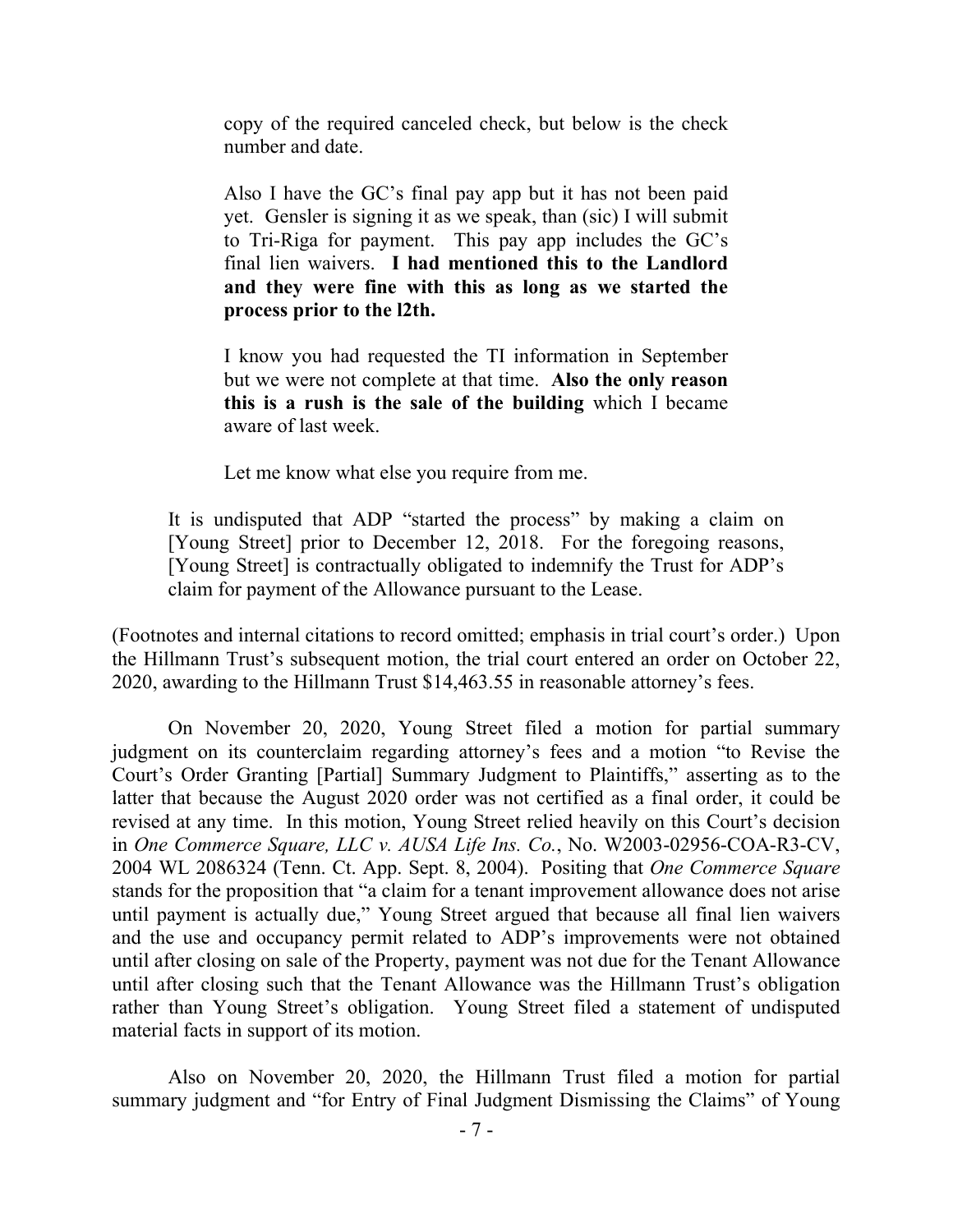Street, asserting that the trial court should affirm its prior judgment in favor of the Hillmann Trust and therefore dismiss Young Street's counterclaim for attorney's fees. The Hillmann Trust also filed a statement of undisputed material facts. Both sides filed responses opposing the respective motions.

The trial court conducted a hearing on the outstanding motions for summary judgment via teleconference on January 15, 2021.<sup>2</sup> In an order entered on January 21, 2021, the court confirmed its prior partial summary judgment in favor of the Hillmann Trust, finding that Young Street was "obligated to indemnify [the Hillmann Trust] for ADP's claim pursuant to the parties' Agreement, which claim [the Hillmann Trust] paid to ADP in the amount of \$92,000.00 on February 8, 2019." The court denied Young Street's motion for partial summary judgment, dismissing its counterclaim for attorney's fees. The court also stated, "under Tenn. R. Civ. P. 54.02, that there is no just reason for delay and hereby directs the immediate entry of final judgment of this Order only with respect to its grant of partial summary judgment to Plaintiffs, dismissing Young Street's Counterclaim against Plaintiffs."

Following entry of an order on February 1, 2021, granting voluntary dismissal without prejudice of the Hillmann Trust's claims against all defendants except Young Street, Young Street filed a notice of appeal on February 11, 2021, concerning the January 2021 order. The Hillmann Trust subsequently filed a motion to certify the trial court's order granting partial summary judgment in its favor as final pursuant to Tennessee Rule of Civil Procedure 54.02. The trial court entered an order granting this motion on March 10, 2021, finding that Young Street had "failed to file any response opposing" the motion. The court thereby awarded to the Hillmann Trust the \$92,000.00 Tenant Allowance, their reasonable attorney's fees, and prejudgment interest from December 11, 2018, through August 24, 2020, the date of the original partial summary judgment order's entry. Young Street timely filed an amended notice of appeal on March 22, 2021, stating that it was appealing both the August 2020 and January 2021 orders.

II. Issues Presented

Young Street presents the following issue for this Court's review, which we have restated slightly:

1. Whether the trial court erred by granting partial summary judgment in favor of the Hillmann Trust and denying Young Street's motion for partial summary judgment.

<sup>&</sup>lt;sup>2</sup> Although irrelevant to this appeal, Mr. Lowe had also filed a motion for summary judgment concerning Young Street's claim against him.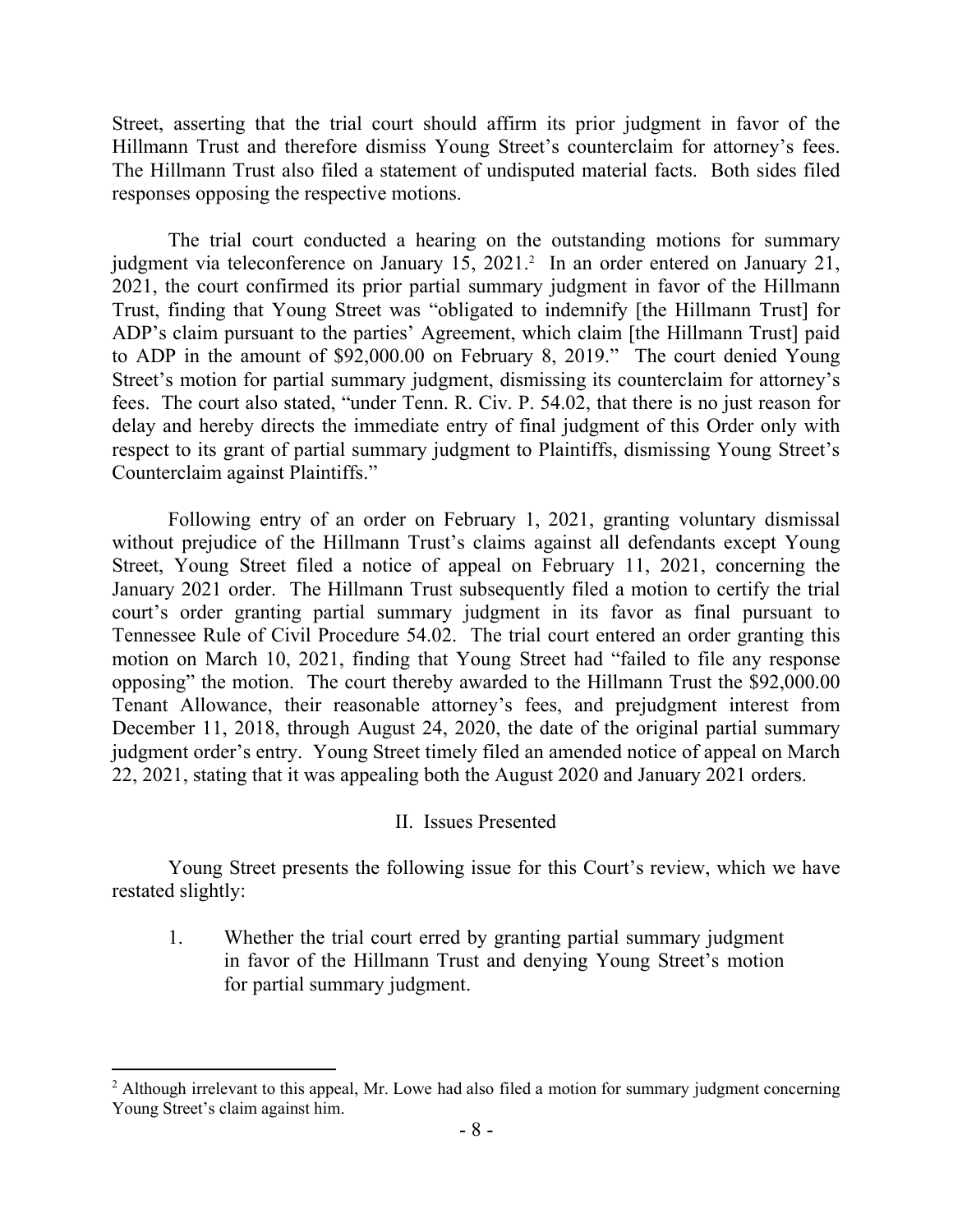The Hillmann Trust presents the following additional issue seeking relief from this Court:

2. Whether the Hillmann Trust is entitled to an award of attorney's fees on appeal based on the fee-shifting provision contained in the parties' agreement.

## III. Standard of Review

The grant or denial of a motion for summary judgment is a matter of law; therefore, our standard of review is *de novo* with no presumption of correctness. *See Rye v. Women's Care Ctr. of Memphis*, *MPLLC*, 477 S.W.3d 235, 250 (Tenn. 2015); *Dick Broad. Co. of Tenn. v. Oak Ridge FM, Inc.*, 395 S.W.3d 653, 671 (Tenn. 2013). As such, this Court must "make a fresh determination of whether the requirements of Rule 56 of the Tennessee Rules of Civil Procedure have been satisfied." *Rye*, 477 S.W.3d at 250. As our Supreme Court has explained concerning the requirements for a movant to prevail on a motion for summary judgment pursuant to Tennessee Rule of Civil Procedure 56:

[W]hen the moving party does not bear the burden of proof at trial, the moving party may satisfy its burden of production either (1) by affirmatively negating an essential element of the nonmoving party's claim or (2) by demonstrating that the nonmoving party's evidence *at the summary judgment stage* is insufficient to establish the nonmoving party's claim or defense. We reiterate that a moving party seeking summary judgment by attacking the nonmoving party's evidence must do more than make a conclusory assertion that summary judgment is appropriate on this basis. Rather, Tennessee Rule 56.03 requires the moving party to support its motion with "a separate concise statement of material facts as to which the moving party contends there is no genuine issue for trial." Tenn. R. Civ. P. 56.03. "Each fact is to be set forth in a separate, numbered paragraph and supported by a specific citation to the record." *Id.* When such a motion is made, any party opposing summary judgment must file a response to each fact set forth by the movant in the manner provided in Tennessee Rule 56.03. "[W]hen a motion for summary judgment is made [and] . . . supported as provided in [Tennessee Rule 56]," to survive summary judgment, the nonmoving party "may not rest upon the mere allegations or denials of [its] pleading," but must respond, and by affidavits or one of the other means provided in Tennessee Rule 56, "set forth specific facts" *at the summary judgment stage* "showing that there is a genuine issue for trial." Tenn. R. Civ. P. 56.06. The nonmoving party "must do more than simply show that there is some metaphysical doubt as to the material facts." *Matsushita Elec. Indus. Co.,* 475 U.S. [574,] 586, 106 S. Ct. 1348, [89 L.Ed.2d 538 (1986)]. The nonmoving party must demonstrate the existence of specific facts in the record which could lead a rational trier of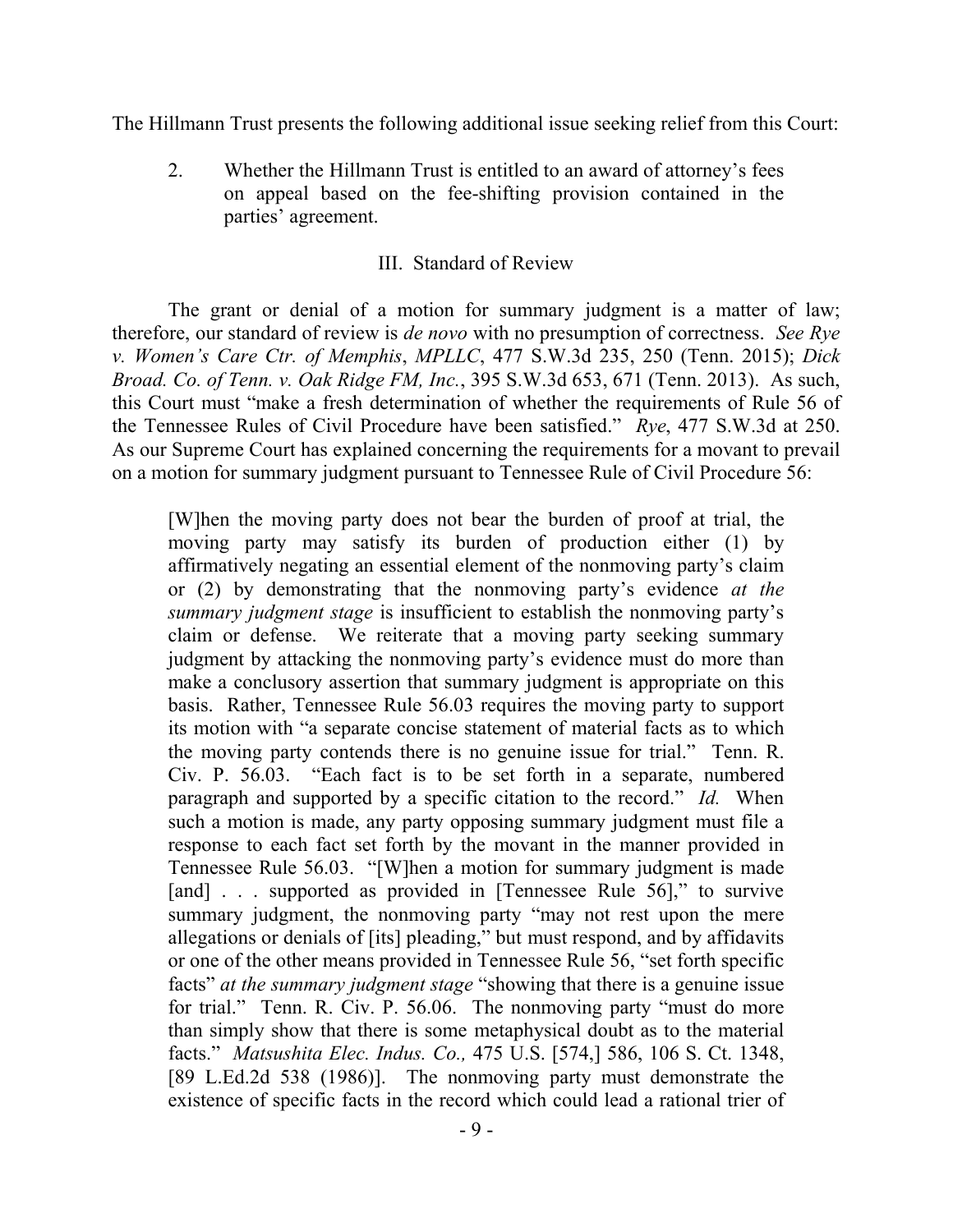fact to find in favor of the nonmoving party. If a summary judgment motion is filed before adequate time for discovery has been provided, the nonmoving party may seek a continuance to engage in additional discovery as provided in Tennessee Rule 56.07. However, after adequate time for discovery has been provided, summary judgment should be granted if the nonmoving party's evidence *at the summary judgment stage* is insufficient to establish the existence of a genuine issue of material fact for trial. Tenn. R. Civ. P. 56.04, 56.06. The focus is on the evidence the nonmoving party comes forward with at the summary judgment stage, not on hypothetical evidence that theoretically could be adduced, despite the passage of discovery deadlines, at a future trial.

*Rye*, 477 S.W.3d at 264-65. "Whether the nonmoving party is a plaintiff or a defendant—and whether or not the nonmoving party bears the burden of proof at trial on the challenged claim or defense—at the summary judgment stage, '[t]he nonmoving party must demonstrate the existence of specific facts in the record which could lead a rational trier of fact to find in favor of the nonmoving party.'" *TWB Architects, Inc. v. The Braxton, LLC*, 578 S.W.3d 879, 889 (Tenn. 2019) (quoting *Rye*, 477 S.W.3d at 265). Pursuant to Tennessee Rule of Civil Procedure 56.04, the trial court must "state the legal grounds upon which the court denies or grants the motion" for summary judgment, and our Supreme Court has instructed that the trial court must state these grounds "before it invites or requests the prevailing party to draft a proposed order." *See Smith v. UHS of Lakeside, Inc.*, 439 S.W.3d 303, 316 (Tenn. 2014).

### IV. Propriety of Grant of Partial Summary Judgment in Favor of the Hillmann Trust

Young Street argues that the trial court erred in its grant of summary judgment in favor of the Hillmann Trust upon the court's determination that the Agreement clearly and unambiguously required Young Street to indemnify the Hillmann Trust for their payment of the Tenant Allowance to ADP. According to Young Street, the trial court incorrectly found that Young Street's obligation to pay the claim arose prior to December 13, 2018, because Young Street was presented with an invoice and certain lien waivers at the latest on December 11, 2018. Young Street argues that because final lien waivers and a use and occupancy permit had not been furnished by December 13, 2018, the claim was not yet due and payable.

In this action, the trial court was asked to interpret the provisions of two separate contracts: (1) the Agreement between Young Street and the Hillmann Trust and (2) the lease between ADP and Young Street or, more specifically, the Tenant Allowance provision contained in the lease. As this Court has previously elucidated with respect to issues of contract interpretation: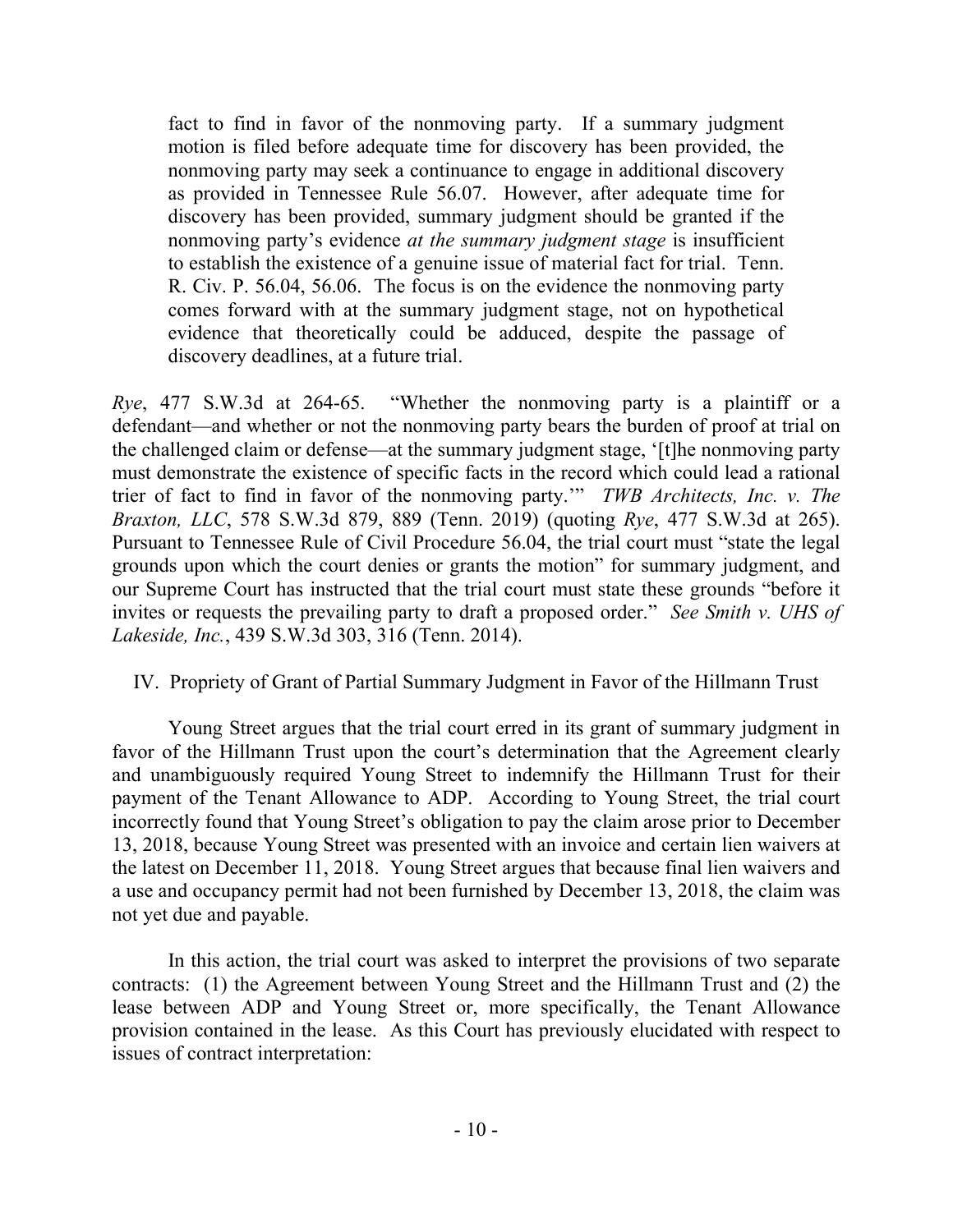It is well settled that the language used in a contract must be taken and understood in its plain, ordinary, and popular sense. In construing contracts, the words expressing the parties' intentions should be given the usual, natural, and ordinary meaning. Provisions in a contract "should be construed in harmony with each other, if possible, to promote consistency and to avoid repugnancy between the various provisions of a single contract." *Guiliano v. Cleo, Inc*., 995 S.W.2d 88, 95 (Tenn. 1999). If the language of a written instrument is unambiguous, the Court must interpret it as written rather than according to the unexpressed intention of one of the parties. A contract is not ambiguous merely because the parties have different interpretations of the contract's various provisions, nor can this Court create an ambiguity where none exists in the contract. The interpretation of a written contract is a matter of law and not of fact.

*Fisher v. Revell*, 343 S.W.3d 776, 779 (Tenn. Ct. App. 2009) (other internal citations omitted). Utilizing these rules of contract interpretation, we will review each of the trial court's rulings concerning the respective contracts herein.

A. Agreement Between Young Street and the Hillmann Trust

Considering first the Agreement's provisions regarding the Hillmann Trust's assumption of the leases and Young Street's indemnification of the Hillmann Trust concerning certain claims, we note that the Agreement contains the following pertinent language:

[The Hillmann Trust] hereby accepts the assignment and transfer made by [Young Street] pursuant to Paragraph 1 hereof, and in consideration of such assignment, hereby assumes and agrees to perform and observe all of the covenants, agreements and obligations of [Young Street] under the Leases to the extent arising and to be performed and observed from and after the date hereof.

[Young Street] agrees to indemnify, defend, protect and hold [the Hillmann Trust] harmless from and against any and all claims (including reasonable attorneys' fees) arising out of or in connection with the Leases (including any security deposit paid thereunder) for the period prior to and including the date hereof. [The Hillmann Trust] agrees to indemnify, protect, defend and hold [Young Street] harmless from and against all claims (including reasonable attorneys' fees) arising out of or in connection with the Leases from and after the date hereof.

(Paragraph numbering omitted; emphasis added.) The Agreement was undisputedly executed by the parties on December 13, 2018.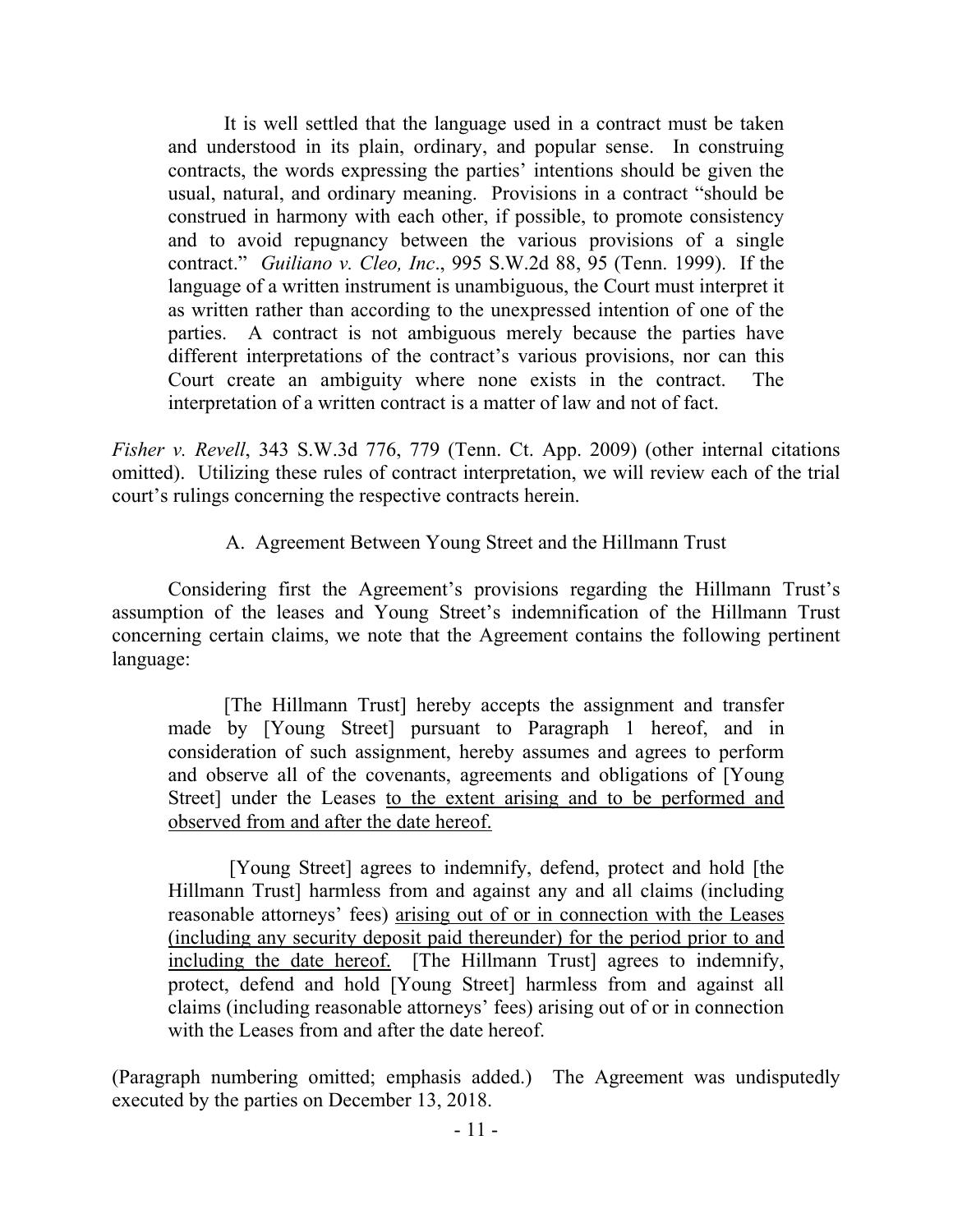A contract's language can be deemed ambiguous when "a contractual provision [is] susceptible to more than one reasonable interpretation." *See Planters Gin Co. v. Fed. Compress & Warehouse Co., Inc*., 78 S.W.3d 885, 890 (Tenn. 2002). We agree with the trial court's determination in both its August 2020 and January 2021 orders that the above-quoted language from the Agreement is not ambiguous. As such, we will interpret it as written, giving the words their "usual, natural, and ordinary meaning." *See Fisher*, 343 S.W.3d at 779.

The Agreement explicitly provides that the Hillmann Trust is only constrained to perform any obligations of Young Street under the Property's leases "arising and to be performed and observed" from December 13, 2018, forward. Insofar as the contract utilizes the term, "arising," in conjunction with the phrase, "to be performed and observed," we conclude that the use of "arising" in the subsequent indemnification provisions also should be construed as comporting with the time that the obligation's performance is due. *See Fisher*, 343 S.W.3d at 779 ("Provisions in a contract 'should be construed in harmony with each other, if possible, to promote consistency and to avoid repugnancy between the various provisions of a single contract.'") (quoting *Guiliano v. Cleo, Inc*., 995 S.W.2d 88, 95 (Tenn. 1999)). As such, in the provisions outlining the Hillmann Trust's agreement to "indemnify . . . and hold [Young Street] harmless from and against all claims . . . arising out of or in connection with the Leases from and after" December 13, 2018, and Young Street's agreement to indemnify the Hillmann Trust for any claims under the leases "arising . . . for the period prior to and including" December 13, 2018, we conclude that the proper analysis of this provision also requires a determination of when the claim in question was due to be paid in order to determine the "arising" of the claim.

This Court's ruling in *One Commerce Square*, 2004 WL 2086324, is in accord. In *One Commerce Square*, this Court was asked to construe an "Assignment and Assumption of Leases and Security Deposits," much like the Agreement here, which had been executed by the parties in that action in relation to the sale of a commercial property. *Id*. at \*1. The agreement of the parties in *One Commerce Square* provided that the buyer would "assume, fulfill, perform and discharge all the various commitments, obligations and liabilities of [the seller] under and by virtue of the Existing Leases hereby assigned, which arise on or after the effective date hereof." *Id*. It further provided that the seller "remain[s] liable for performing and discharging obligations and liabilities relating to Existing Leases for which it was responsible and which arose during [the seller's] ownership of One Commerce Square prior to the date hereof." *Id*. One of the "Existing Leases" contained a tenant improvement allowance providing for two payments by the landlord to the tenant, one which was scheduled and paid before the closing date of the property's sale and a second payment scheduled for a future date some months after the closing. *Id*. at \*2.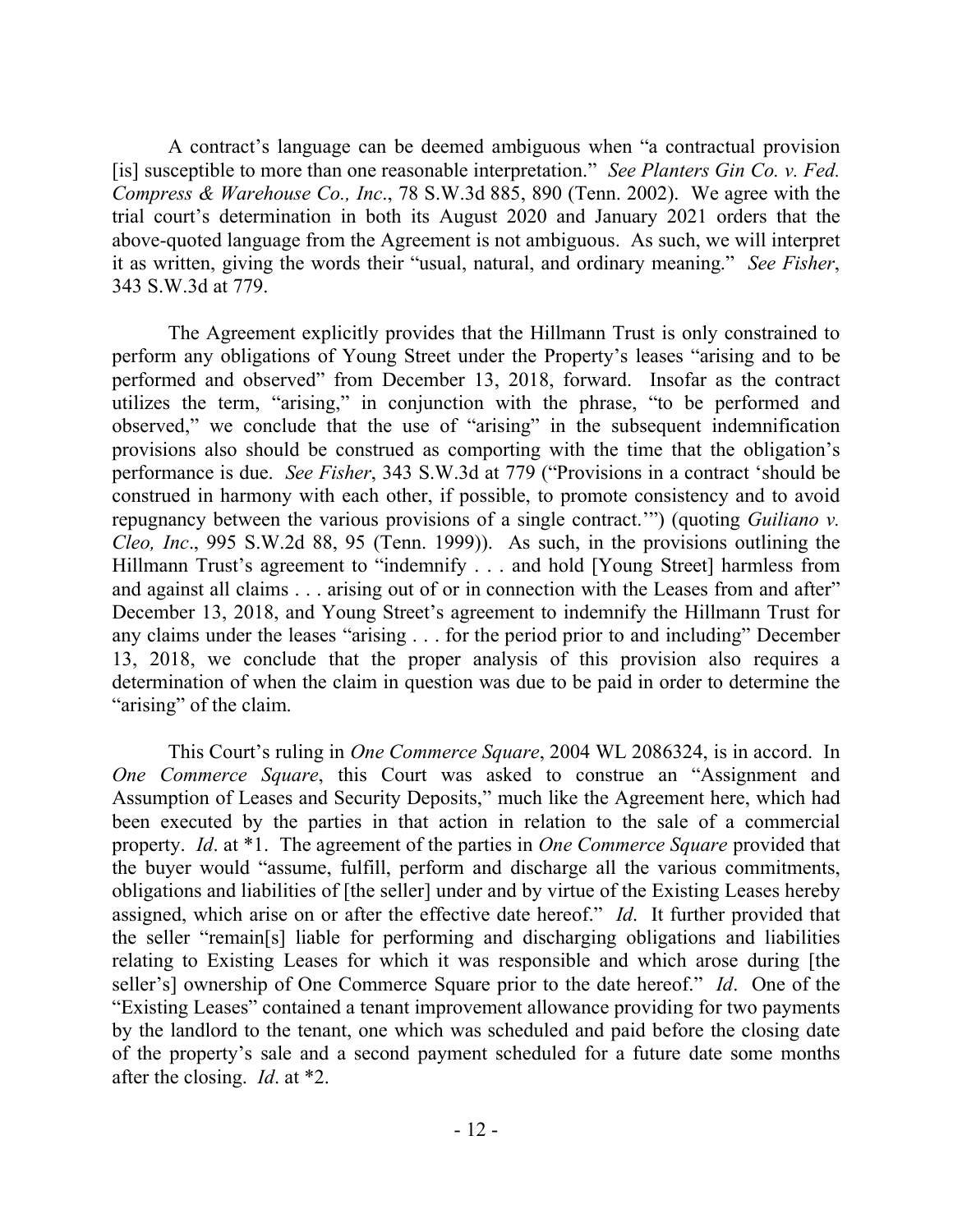In determining which party bore liability for the second payment, the *One Commerce Square* Court reviewed the unambiguous language of the parties' assignment agreement, outlined above, as well as the language of the lease in question in order to determine when the obligation to pay arose. *Id*. at \*4. The Court determined that because the second payment was not due until March 1, 2000, such that the tenant had no right to payment until that date, the landlord's obligation to pay likewise did not "arise" until that date. *Id*. Therefore, inasmuch as the obligation did not arise until after the date of the parties' assignment agreement, this Court determined that the buyer was responsible for making that payment. *Id*. at \*5.

In this action, the Hillmann Trust has agreed to "indemnify . . . and hold [Young Street] harmless from and against all claims . . . arising out of or in connection with the Leases from and after" December 13, 2018, and Young Street has agreed to indemnify the Hillmann Trust for any claims under the leases "arising . . . for the period prior to and including" December 13, 2018. Therefore, we must look to the wording of the lease between Young Street and ADP to determine when the claim or obligation arose or was to be performed. *See One Commerce Square*, 2004 WL 2086324, at \*4 (explaining that the underlying contract must be examined to determine when an obligation "arises" or is due to be performed).

## B. Tenant Allowance Provision in Lease

Reviewing the Tenant Allowance, we note that ADP's lease with Young Street provides for \$92,000.00 in improvements to the Property, stating as follows:

**3. TENANT IMPROVEMENTS.** Landlord shall provide an improvement allowance of \$10.00 per RSF of the Premises, for a total of \$92,000.00 ("Tenant Allowance"). Tenant improvements will be based on mutually acceptable design, construction, mechanical and electrical plans to be prepared by Tenant or Landlord (at Tenant's option), utilizing Tenant's standard specifications and finishes, or, if acceptable to Tenant, Landlord's specifications and finishes. Tenant, at Tenant's choice, may have Landlord perform requested tenant improvements, based on a mutually acceptable space plan, or Tenant may elect to perform its own improvements, based on a mutually acceptable space plan. If Tenant elects to perform its own improvements, Landlord shall reimburse Tenant for amounts expended, up to the amount of the Tenant Allowance, within thirty (30) days of presentation of an invoice showing the amounts owed and, if appropriate, lien waiver(s) from the contractor(s) who(m) performed work referenced in the invoices, and/or a copy of the use and occupancy permit (if applicable) issued by the applicable governmental agency. There shall be no management or oversight fee charged by the Landlord if Tenant completes its own work.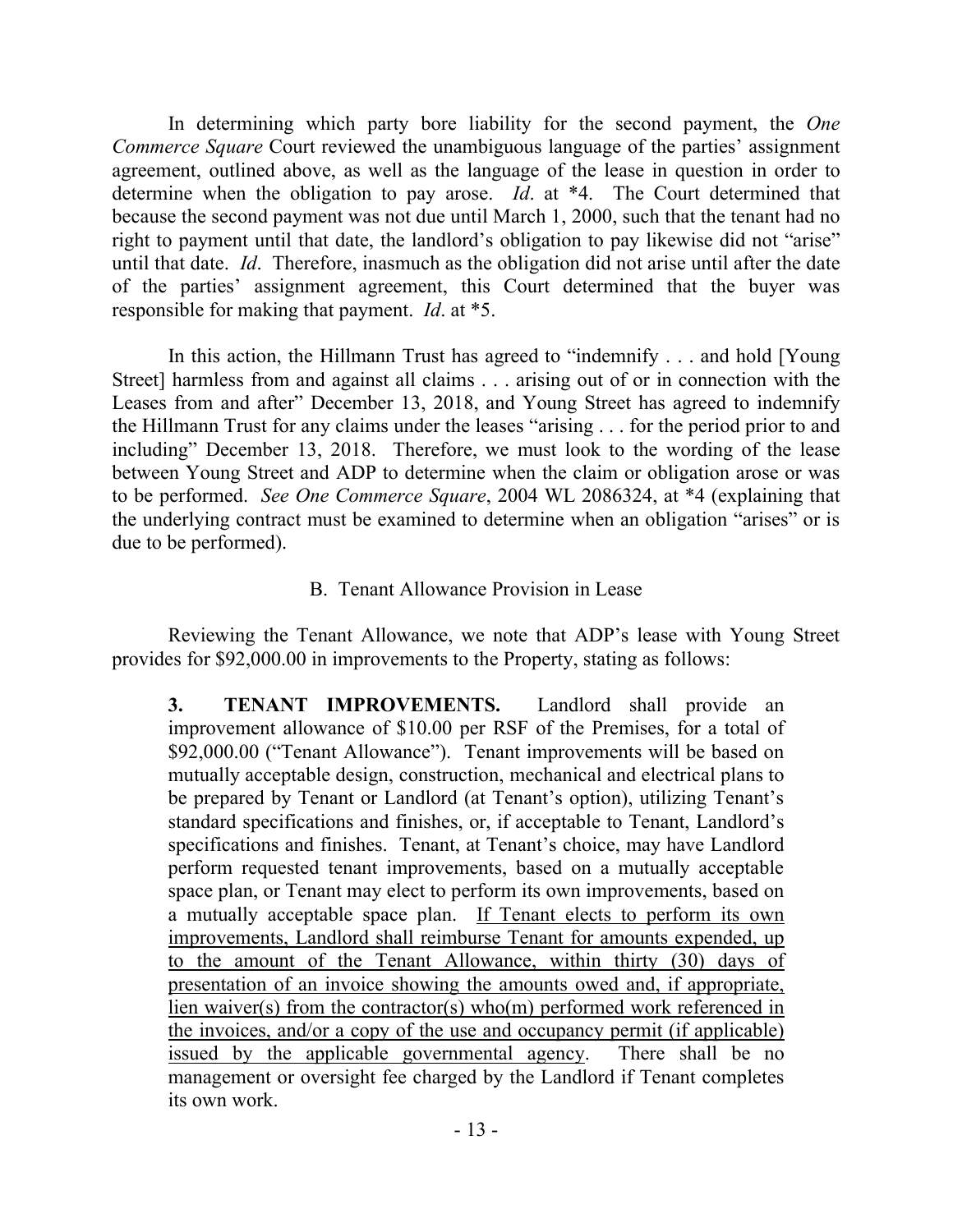#### (Emphasis added.)

In its August 2020 order, the trial court made no explicit finding concerning whether the above-quoted provision was ambiguous. Instead, the trial court initially determined that a "claim," as referenced in the Agreement between Young Street and the Hillmann Trust, could be equated fundamentally with any demand for payment, whether the claim was "valid or frivolous" or "timely or untimely." The court determined that a claim was undisputedly presented prior to the December 13, 2018 closing date by virtue of Young Street's receipt of a written demand from ADP for payment of the Allowance on December 11, 2018. The trial court noted that certain partial lien releases were sent with the demand that was received by Young Street on December 11, 2018, and further that Young Street was aware of the demand, as evinced by the email from ADP's project manager stating that he had "mentioned this to the Landlord and they were fine with this as long as we started the process prior to the 12th." According to the trial court, ADP had "'started the process' by presenting a claim to Young Street prior to December 12, 2018," thus demonstrating when the claim arose. The court noted that the question of "when the obligation to pay the claim arose" was a "separate issue," as was the question of whether final lien waivers and a use and occupancy permit had to be attached to the claim.

Young Street responded by filing a motion seeking, *inter alia*, "to Revise the Court's Order Granting [Partial] Summary Judgment to Plaintiffs," relying on this Court's decision in *One Commerce Square*, 2004 WL 2086324, and arguing that *One Commerce Square* stands for the proposition that "a claim for a tenant improvement allowance does not arise until payment is actually due." Young Street argued that because all final lien waivers and the use and occupancy permit related to ADP's improvements were not obtained until after closing on sale of the Property, payment was not due for the Tenant Allowance until after closing, such that the Tenant Allowance was the Hillmann Trust's obligation rather than Young Street's obligation.

The trial court subsequently entered its January 21, 2021 order, denying Young Street's motion for summary judgment with regard to its counterclaim for attorney's fees and confirming the court's earlier grant of partial summary judgment to the Hillmann Trust, ordering Young Street to indemnify the Hillmann Trust for its payment of the \$92,000.00 Tenant Allowance. Specifically concerning Young Street's argument based on its reading of *One Commerce Square*, the trial court stated in its order:

In *One Commerce Square, LLC*, an assigned lease provided for a tenant improvement allowance to be paid to the tenant by the landlord in two installments, the first being due on February 9, 1995 and the second on March 1, 2000. *See id.* at \*2. The first installment payment was due prior to the sale of the property; however, the second installment was due after the sale of the property. The defendants paid the first installment, but did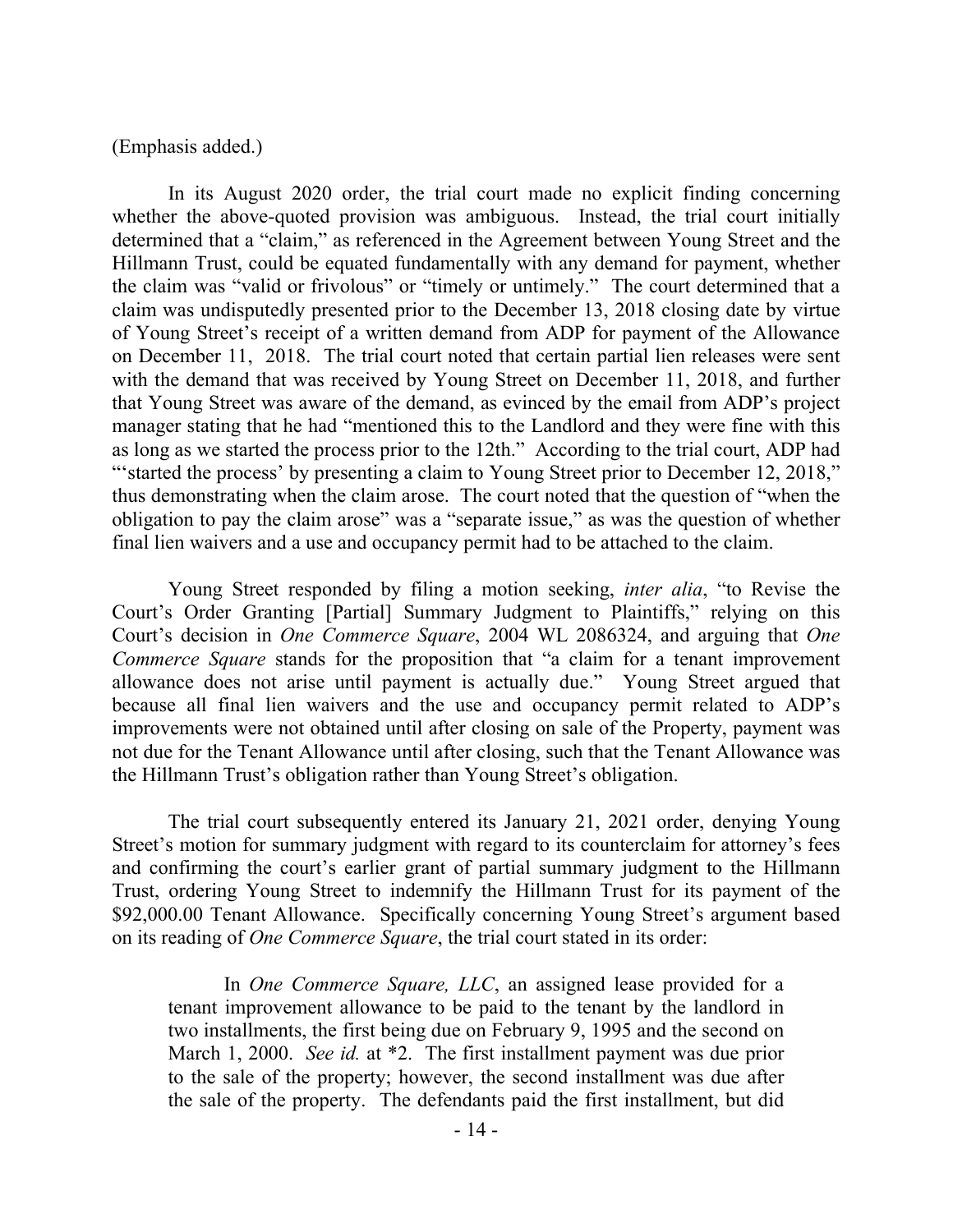not pay the second installment, taking the position that the obligation to pay the second installment arose after the sale of the property. Plaintiff paid the second installment payment to the tenant and sued Defendant for indemnification.

The Court of Appeals held:

Turning to the Amendment, Paragraph 9(a) thereof (see footnote 1 supra) specifically gives Glankler the right to receive two separate payments for tenant improvements. However, those payments are neither due upon the completion of the tenant improvements, nor are they payable at AUSA's discretion. Rather, the plain language of the Amendment specifies that payment one is due "on February 9, 1995" and payment two is due "on March 1, 2000." The cardinal rule in construing contracts is to ascertain the intent of the parties. *Walker v. Tennessee Farmers Mut. Ins. Co.*, 568 S.W.2d 103 (Tenn. Ct. App. 1977). Here, that intent is clear—Glankler had no right to payment one until February 9, 1995 because AUSA had no obligation to pay until that date; likewise, Glankler had no right to payment two until March 1, 2000 because AUSA had no obligation to pay until that date. Under the plain and unambiguous language of this Amendment, the only way we could impose an obligation upon AUSA to pay the second improvement allowance before the March 1, 2000 date would be if no specific date had been written into the contract. In that case, this Court could have applied a reasonable time standard in determining when AUSA should be obligated to make the second payment to Glankler. However, this Court cannot make a contracts (sic) for the parties but can only enforce the contract that the parties themselves have made. *McKee v. Continental Ins. Co.*, 191 Tenn. 413, 234 S.W.2d 830 (1950). Since AUSA and Glankler specified the dates for payment, we cannot undermine their intent by imposing an arbitrary obligation on AUSA to pay the second payment prior to March 1, 2000, when, under the plain language of the Amendment, that obligation arose.

*Id.* at \*4.

Here, there is no date specified for payment of the Allowance. Rather, the Lease provides that the tenant shall be reimbursed *within thirty*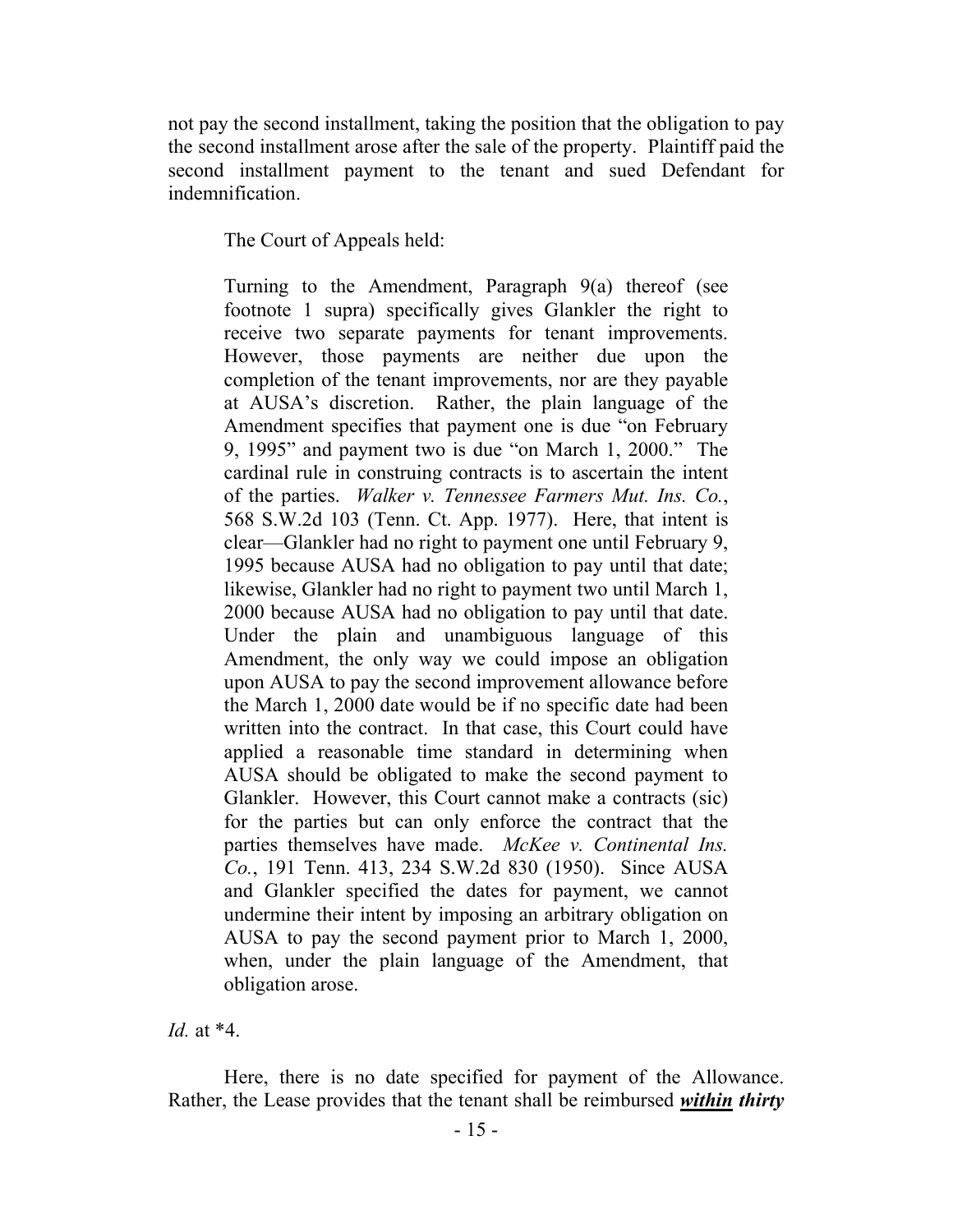*days* of presentation of an invoice showing the amounts owed and, if appropriate, lien waivers and/or a copy of the use and occupancy permit. Thus, the Allowance was payable at [Young Street]'s discretion within the thirty-day period commencing, at the latest, on December 11, 2018. Because there was no specific date provided for in the Lease for payment of the Allowance, *One Commerce Square, LLC* is distinguishable from the facts of this case. Moreover, noteworthy is the language from *One Commerce Square, LLC* itself: "[T]he only way we could impose an obligation *upon* [*Defendant*] to pay the second improvement allowance before the March 1, 2000 date would be *if no specific date had been written into the contract*." *One Commerce Square, LLC*, 2004 WL 2086324, at \*4 (emphasis added). As aforestated, the Lease here does not provide for a specific date for payment of the Allowance.

In *One Commerce Square, LLC*, the indemnity clause therein was limited to claims or losses that arose prior to the effective date of the parties' agreement *and* as a result of assignor's obligations under the leases. *See id.* at \*1. Here, pursuant to Paragraph 2 of the Agreement, [the Hillmann Trust] agreed to assume [Young Street]'s obligations that both arose and were to be performed after December 13, 2018, the date of sale. As stated above, ADP's claim arose prior to the sale. Because [Young Street] was presented with an invoice and lien waivers at the latest on December 11, 2018, [Young Street]'s obligation to pay the claim also arose prior to December 13, 2018. Thus, [Young Street] is obligated to indemnify [the Hillmann Trust] for their payment of the Allowance to ADP. This result is also consistent with *One Commerce Square, LLC*, as [Young Street] could pay the Allowance claim at its discretion. *See One Commerce Square, LLC*, 2004 WL 2086324, at \*4 ("[T]he only way we could impose an obligation *upon* [*Defendant*] to pay the second improvement allowance before the March 1, 2000 date would be *if no specific date had been written into the contract*.") (emphasis added).

The parties' bargained-for indemnity agreement is clear and unambiguous. Under it, [Young Street] has an obligation to indemnify the Trust from and against any and all claims arising from the Lease, including attorneys' fees.

(Footnotes and internal citations to record omitted; underlined emphasis added.) By footnote, the trial court noted that "an invoice and all final lien waivers, as well as the use and occupancy permit, were obtained" "prior to [the Hillmann Trust's] payment to ADP of the [Tenant Allowance]," which payment the court found to have occurred on February 8, 2019, approximately two months following the closing. The court again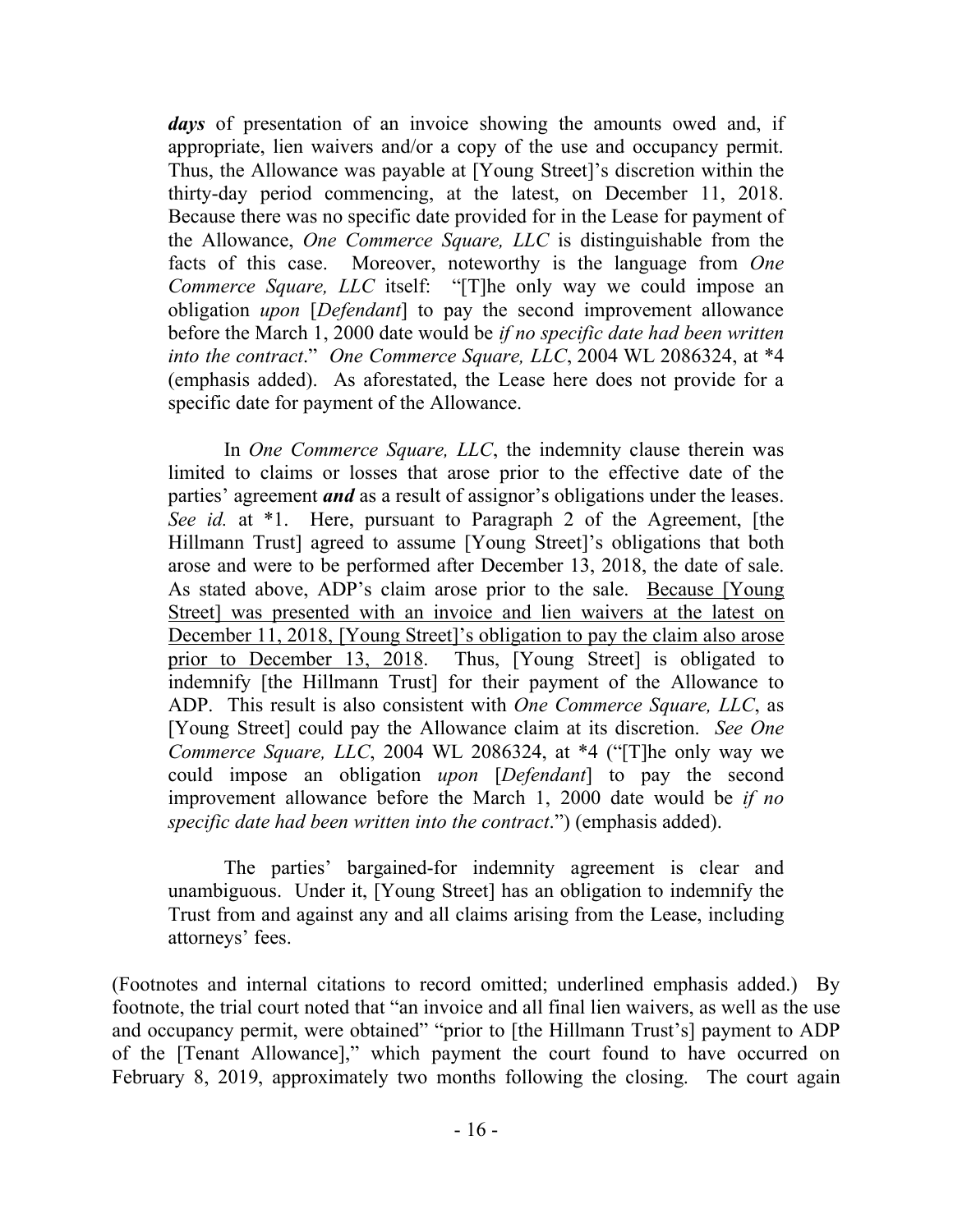made no specific finding concerning whether the language respecting payment in the Tenant Allowance portion of ADP's lease was ambiguous.

As this Court has previously explained, "[o]ur first task when construing a contract is to determine whether its language is ambiguous." *Dog House Invs., LLC v. Teal Props., Inc*., 448 S.W.3d 905, 913 (Tenn. Ct. App. 2014). We reiterate that a contractual term may be determined to be ambiguous when it is "susceptible to more than one reasonable interpretation." *See Planters Gin Co*., 78 S.W.3d at 890. This Court has clarified:

Ambiguity does not arise "'merely because the parties may differ as to interpretations of certain of its provision[.]'" *Johnson v. Johnson*, 37 S.W.3d 892, 896 (Tenn. 2001) (quoting *Cookeville Gynecology & Obstetrics, P.C. v. Southeastern Data Sys., Inc*., 884 S.W.2d 458, 462 (Tenn. Ct. App. 1994)). Rather, "[a] contract is ambiguous only when it is of uncertain meaning and may fairly be understood in more ways than one.'" *Planters Gin*, 78 S.W.3d at 890 (quoting *Empress Health & Beauty Spa, Inc. v. Turner*, 503 S.W.2d 188, 190-91 (Tenn. 1973)).

*Dog House Invs.*, 448 S.W.3d at 913.

As previously referenced, the Tenant Allowance contained in the lease between ADP and Young Street states in relevant part:

Landlord shall reimburse Tenant for amounts expended, up to the amount of the Tenant Allowance, within thirty (30) days of presentation of an invoice showing the amounts owed and, if appropriate, lien waiver(s) from the contractor(s) who(m) performed work referenced in the invoices, and/or a copy of the use and occupancy permit (if applicable) issued by the applicable governmental agency.

Upon review, we conclude that the above-quoted language is susceptible to more than one reasonable interpretation and is, therefore, ambiguous. In reaching this conclusion, we note that the trial court found that the claim in question was due and payable upon ADP's presentation to Young Street of "an invoice and lien waivers at the latest on December 11, 2018." However, Young Street argues that the Tenant Allowance required presentation of an invoice along with lien waivers and a copy of the use and occupancy permit. We conclude that either interpretation is reasonable here. Due to utilization of the conjunctive/disjunctive "and/or," equally reasonable is the interpretation that presentation of an invoice and a copy of the use and occupancy permit would render the claim payable within thirty days. Furthermore, no explanation is provided in the Tenant Allowance concerning what circumstances would render the lien waivers "appropriate"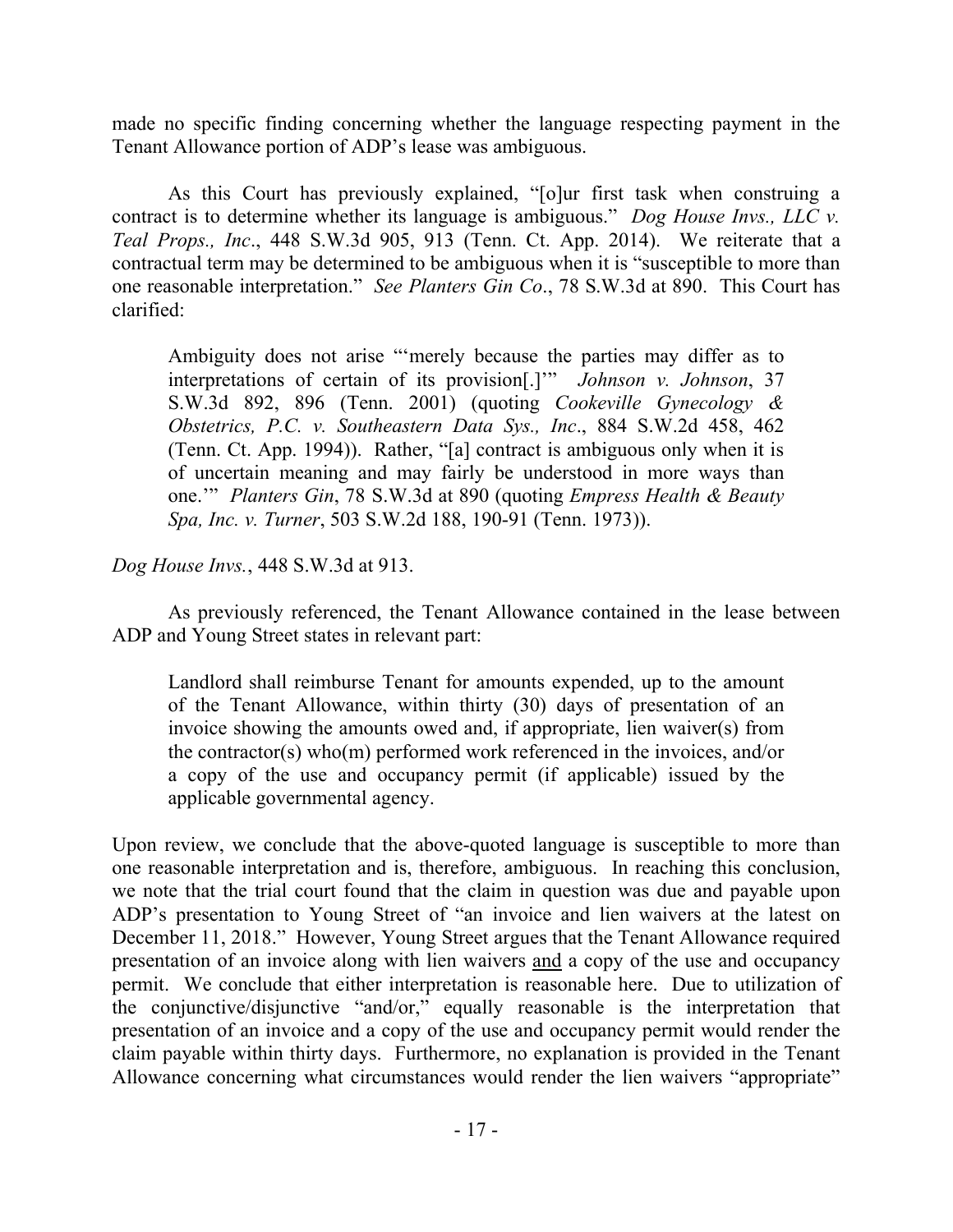or the use and occupancy permit "applicable." As such, the language utilized in the Tenant Allowance with respect to when the claim is due and payable is simply unclear.

Having determined the contractual provision at issue to be ambiguous, certain precepts apply. As this Court has observed:

Upon determining that a contract is ambiguous, the court must apply established rules of construction to determine the intent of the parties. Tennessee courts adhere to the general rule that ambiguities in a contract are construed against the drafter. It is well-settled that parol evidence regarding "the relations existing between the parties, the facts surrounding them at the time when they entered into the agreement, and also their acts subsequent thereto" may be considered by the court when interpreting an ambiguous contractual provision. *Faulkner v. Ramsey*, 178 Tenn. 370, 158 S.W.2d 710, 711 (1942).

When a contract is determined to be ambiguous after application of the rules of construction, then the interpretation of the contract becomes a question of fact for the finder of fact. *Planters Gin*, 78 S.W.3d at 890.

*Dog House Invs.*, 448 S.W.3d at 913 (other internal citations omitted). In the instant action, the trial court made no determination concerning the ambiguity of the Tenant Allowance and thus did not proceed to consider the intent of the parties concerning that provision.

Following our thorough review, we conclude that the trial court erred by (1) failing to determine that the Tenant Allowance provision was ambiguous and (2) failing to follow the above principles to determine the intent of Young Street and ADP concerning the Tenant Allowance in their lease. We reiterate that the Tenant Allowance is required to be properly construed in order to determine when the claim was payable so that a determination may be made concerning when the claim arose for purposes of settling the issues under the parties' Agreement. Accordingly, we vacate the trial court's grant of partial summary judgment in favor of the Hillmann Trust based on the court's interpretation of the Agreement, and we remand this issue to the trial court for further proceedings consistent with this opinion.

### V. Young Street's Counterclaim

Although Young Street has raised an issue concerning whether the trial court erred by denying its motion for partial summary judgment, Young Street has presented no argument concerning this issue in the argument section of its appellate brief. Ordinarily, this would render the issue waived. *See* Tenn. R. App. P. 27(a)(7)(A); *Newcomb v. Kohler Co.*, 222 S.W.3d 368, 401 (Tenn. Ct. App. 2006) ("The failure of a party to cite to